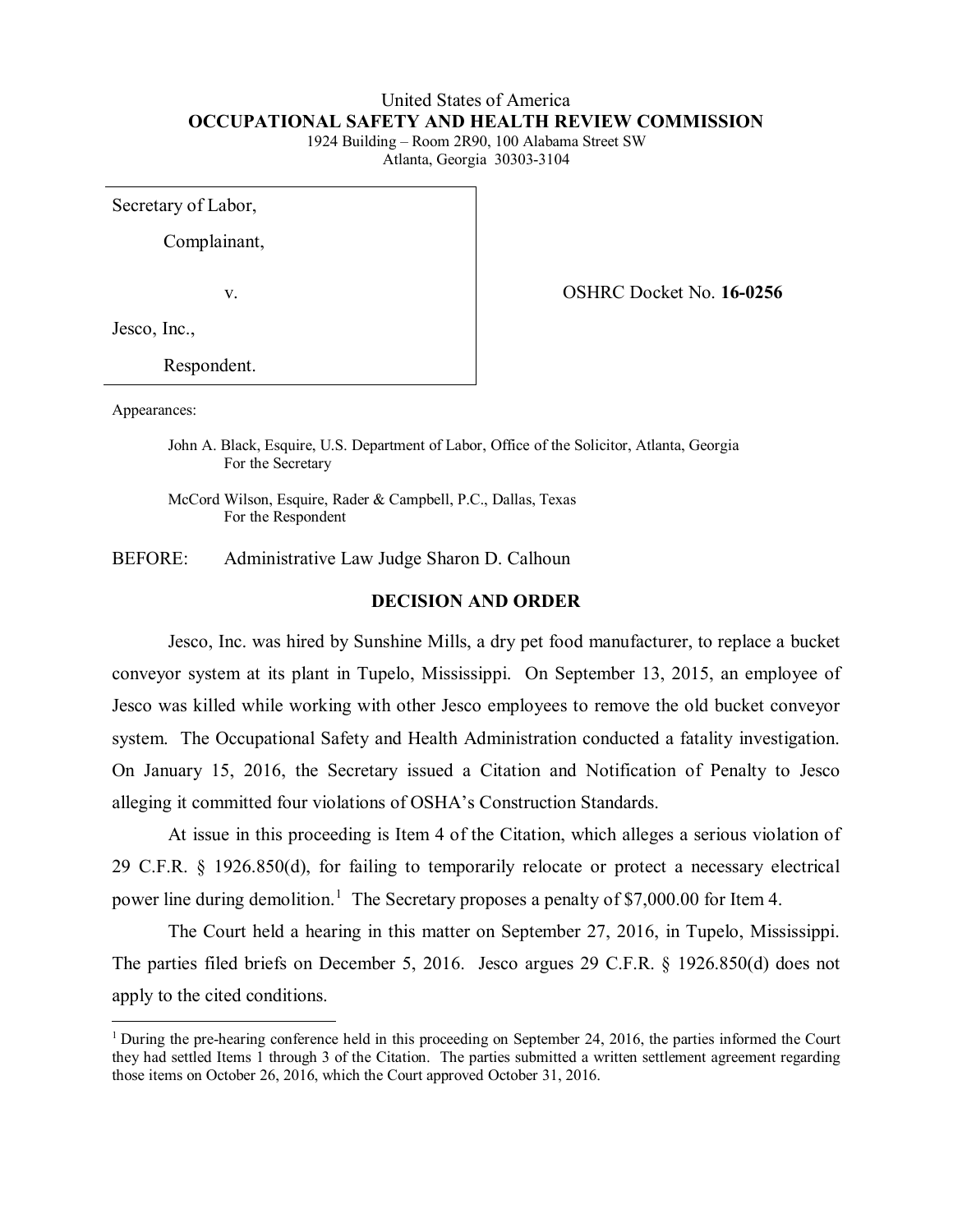For the reasons that follow, the Court finds 29 C.F.R. § 1926.850(d) does not apply to the cited conditions. The Court **VACATES** Item 4. No penalty is assessed.

#### **Background**

In July of 2015, Sunshine Mills hired Jesco to replace one of two bucket conveyor systems in its plant in Tupelo, Mississippi. Sunshine Mills and Jesco had a longstanding working relationship. The system being replaced is referred to as Bucket Elevator #2 (Bucket Elevator #1, located approximately 8 feet from Bucket Elevator #2, was replaced in late 2013 or early 2014) (Exh. C-4; Tr. 25-30, 43). Bucket Elevators #1 and #2 are in the tunnel shaft of the facility (Exh. C-106A; Tr. 29-30). The bucket conveyor system operates as a vertical loop that carries pet food in buckets attached to a conveyor belt from the ground floor to a bin storage system at the top of the building. The bin storage system is approximately 50 to 60 feet above ground level (Tr. 28). The conveyor belt with attached buckets is housed vertically inside connected 8-foot long steel casings that make up the two "legs." The casings are approximately 8 inches wide. On the up side of one leg, the conveyor belt transports the buckets upward. After reaching the top of the loop, the buckets travel downward on the down side of the other leg (Exh. C-110A; Tr. 45-47, 49).

Bucket Elevator #2 is 80 to 85 feet high (Tr. 48). The legs of Bucket Elevator #2 are attached to the tunnel shaft walls with angle iron (Tr. 185). Bucket Elevator #2 is powered by a motor and drive pulley located at the top of the elevator in the head section. The boot section of the elevator (at ground level) also contains a pulley wheel around which the conveyor belt runs. To remove the old bucket conveyor system, Jesco needed to cut through the angle iron attaching the assembly to the tunnel shaft walls and remove the old parts with a crane, which was parked in the south parking lot. The crane removed the steel casings in 20- to 30-foot long sections at a time. Sunshine Mills planned to sell the metal casings as scrap, dispose of the conveyor belt, and possibly keep the buckets, depending on their condition (Tr. 52, 55-56, 67, 97).

A man lift is located in the tunnel shaft area between Bucket Elevators #1 and #2. It is used to transport plant personnel between the ground level and the upper dry bin level. The man lift consists of a passenger compartment with a safety door that ascends and descends on guiderails. The passenger compartment is not enclosed. The man lift is operated by electrical power controlled in the motor control center (Tr. 68). During the bucket elevator replacement project, Jesco used the top of the man lift passenger compartment as a work platform for its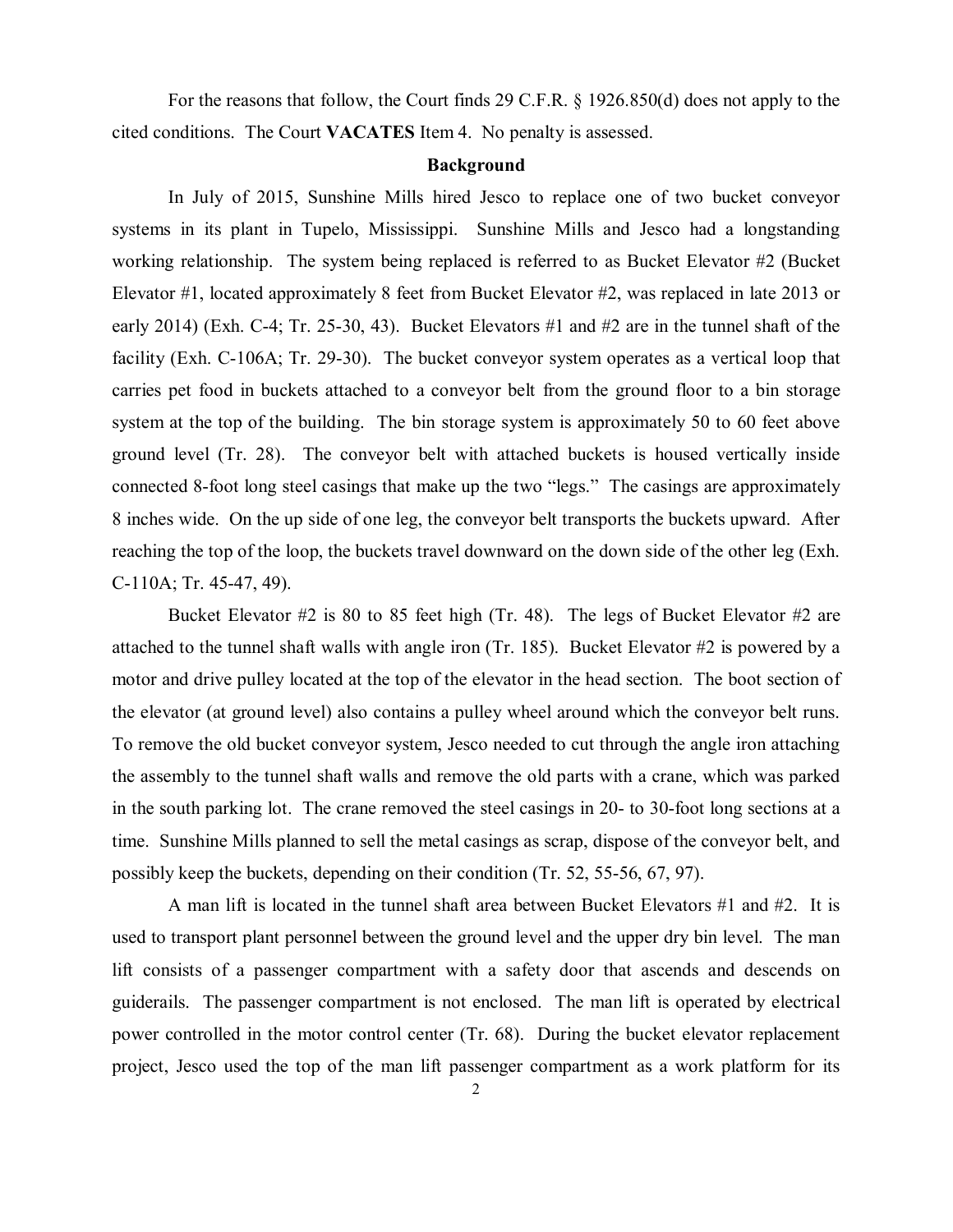employees. An employee stood on top of the man lift to unbolt sections of Bucket Elevator #2 (Exh. C-4; Tr. 54).

At some point, Jesco removed sheet metal siding at the upper level of Bucket Elevator #2 and discovered a junction box mounted to an I-beam with conduit running into it on one side and out from the other side (Tr. 105). Neither Jesco nor Sunshine Mills had been aware of the existence of the junction box. Jesco and Sunshine Mills representatives examined the junction box and held a meeting to discuss it. Sunshine Mills plant electrician Bobby Norris told the Jesco representatives he could move the junction box. Jesco declined, responding it "could work around the junction box." (Tr. 128) Due to the location of the junction box, Jesco decided it needed to remove one side of the leg casing at a time with the crane, instead of lifting both sides simultaneously as it had planned (Tr. 77, 104-108, 110, 125-129).

Work on the project began around the second week of September 2015. To use the top of the man lift as a work platform, Jesco secured the man lift guide rail to the bin walls. On Sunday, September 13, 2015, Jesco was using the crane to remove three connected sections of leg casings from the shaft of Bucket Elevator #2. Jesco Employee #1 was on top of the man lift, cutting the angle iron that connected the metal legs to the tunnel shaft walls. Employee #2 was inside the passenger compartment of the man lift so he could operate the controls to position it for Employee #1. As the crane lifted the connected leg casings, a section struck the conduit connected to the junction box, causing the man lift to ascend to the top of its shaft. Employee  $\#1$ was crushed between the top of the man lift and the shaft ceiling (Tr. 79, 93).

OSHA compliance safety and health officer (CSHO) David Young arrived at the Sunshine Mills's facility the next day, Monday, September 14, 2015, and opened a fatality investigation. He conducted interviews and took photographs. Based on CSHO Young's inspection, the Secretary issued the Citation to Jesco on January 15, 2016.

## **JURISDICTION AND COVERAGE**

Jesco timely contested the Citation and Notification of Penalty on January 28, 2016. The parties stipulate the Commission has jurisdiction over this action and Jesco is a covered employer under the Occupational Safety and Health Act of 1970, 29 U.S.C. §§ 651-678 (Act) (Tr. 13). Based on the parties' stipulations and the record evidence, the Court finds the Commission has jurisdiction over this proceeding under  $\S 10(c)$  of the Act and Jesco is a covered employer under § 3(5) of the Act.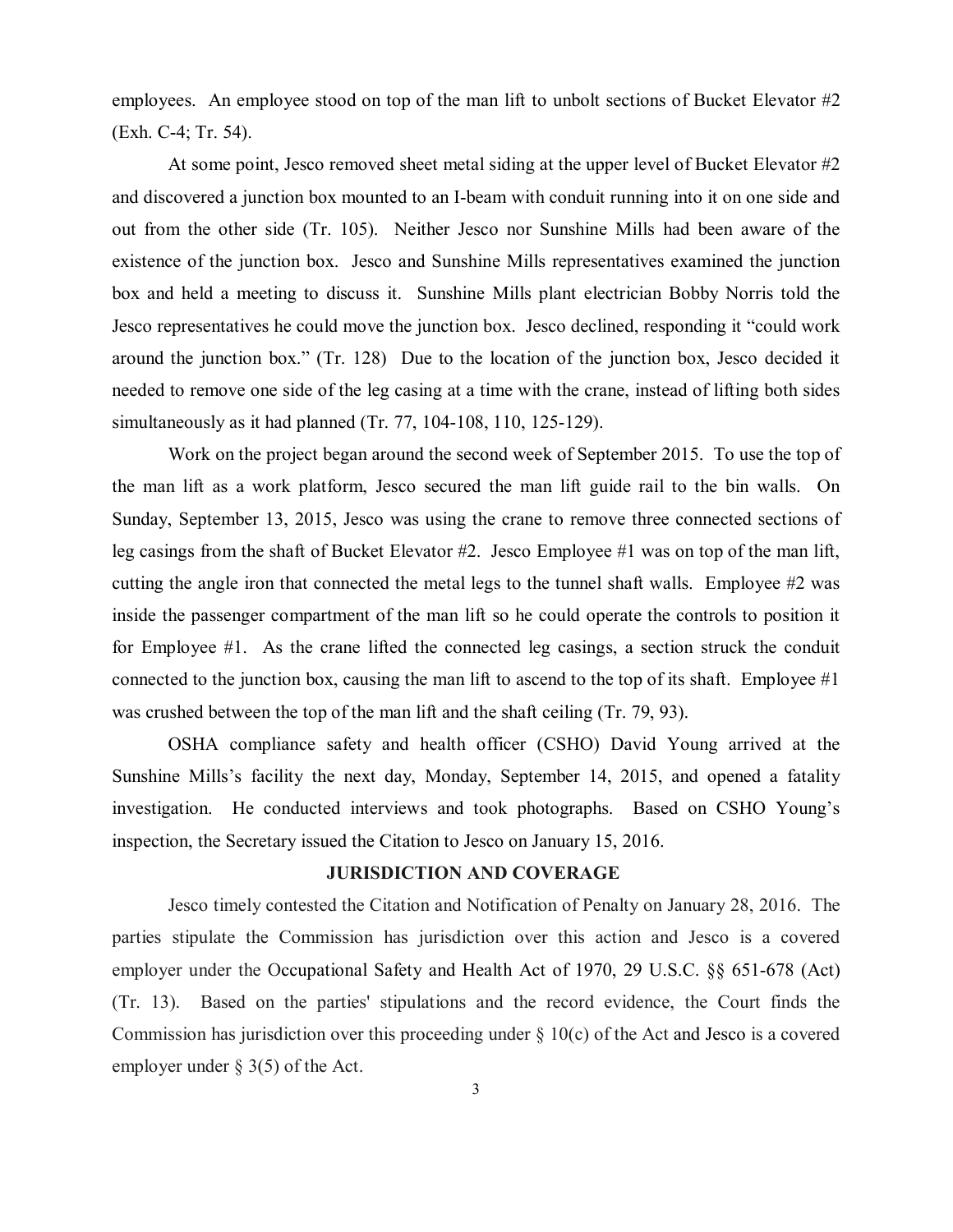#### **CITATION NO. 1**

### **Item 4: Alleged Serious Violation of § 1926.850(d)**

Item 4 of the Citation alleges, "On or about September 14, 2015, electrical power to the special purpose personnel elevator was not temporarily relocated, as necessary, and protected during demolition work."

Section 1926.850(d) provides:

If it is necessary to maintain any power, water or other utilities during demolition, such lines shall be temporarily relocated, as necessary, and protected.

## **The Secretary's Burden of Proof**

To establish a violation of a safety or health OSHA standard, the Secretary must prove: (1) the cited standard applies; (2) its terms were violated; (3) employees were exposed to the violative condition; and (4) the employer knew or could have known with the exercise of reasonable diligence of the violative condition. *See Astra Pharm. Prods., Inc*., 9 BNA OSHC 2126, 2129 (No. 78-6247, 1981), *aff'd in pertinent part*, 681 F.2d 69 (1st Cir. 1982).

## *Applicability of the Cited Standard*

Section 1926.850(d) is found in *Subpart T—Demolition* of the Construction Standards. Jesco's sole defense in this case is the Secretary cited an inapplicable standard. Counsel for Jesco stated in his opening argument, "The standard simply doesn't apply because this wasn't demolition." (Tr. 18)

#### *The Work Being Performed Was Not Demolition*

Section 1926.32(g) defines *construction work* as "work for construction, alteration, and/or repair, including painting and decorating." Therefore, to qualify as demolition, a work assignment must manifest some quality other than "construction, alteration and/or repair," which applies to general construction work. OSHA's Construction Standards do not define *demolition*  (Tr. 150, 183).

CSHO Young testified that when he interviewed Jesco superintendent Darryl Cooks, Cooks referred to the removal of Bucket Elevator #2 as "'demo,' meaning demolition." (Tr. 199) CSHO Young stated Cooks's use of the word "demo" "weighed a little bit in the factor" of his conclusion Jesco was engaged in demolition work (Tr. 201). The inspection at issue was CSHO Young's first inspection for which he recommended issuing a citation for violations under *Subpart T—Demolition* (Tr. 197).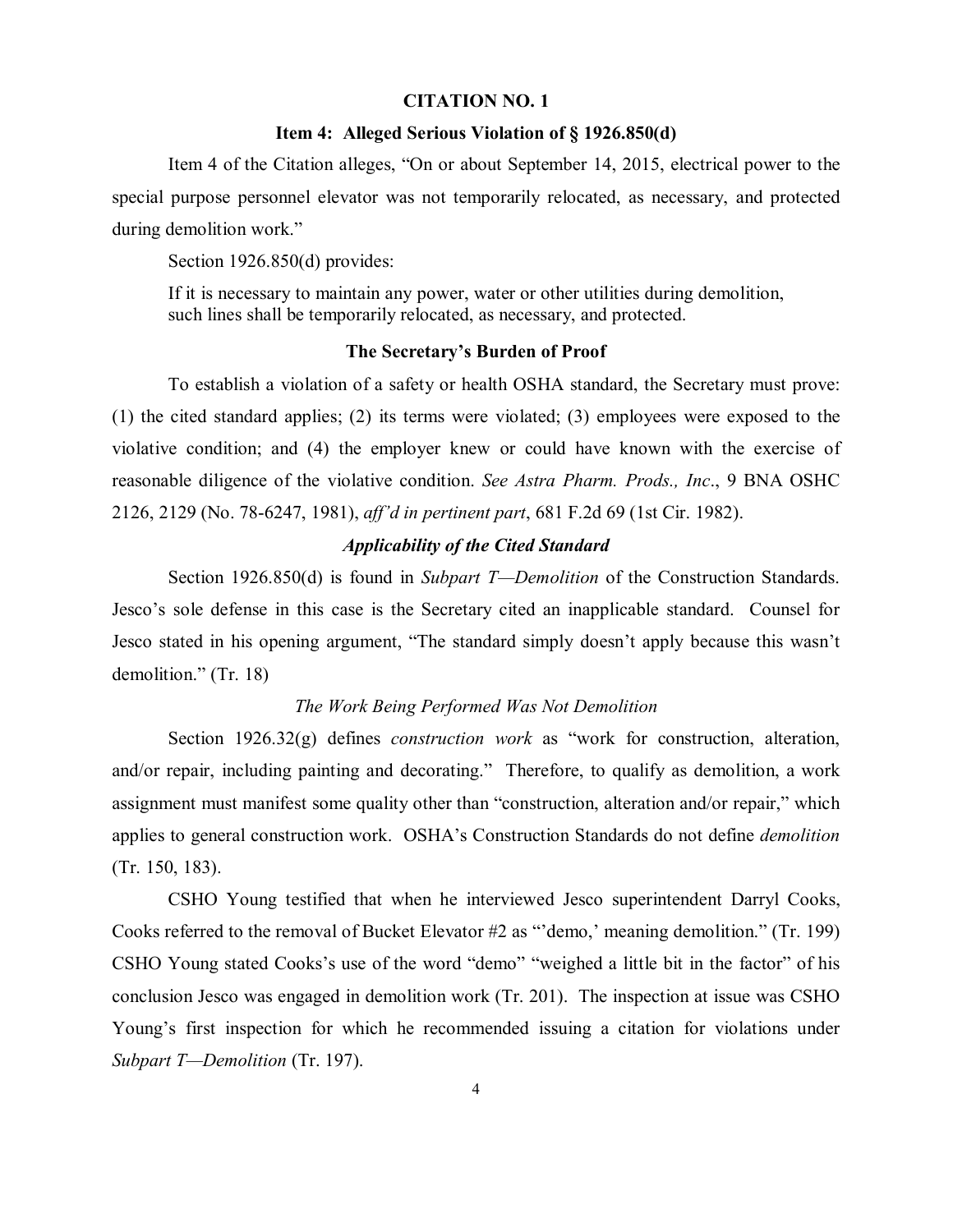The Court concludes the text of the cited standard alone does not make clear the definition of *demolition.*

When determining the meaning of a standard, the Commission must first look to its text and structure. *Superior Masonry Builders Inc.*, 20 BNA OSHC 1182, 1184 (No. 96-1043, 2003). "If the meaning of the [regulatory] language is "sufficiently clear,' the inquiry ends there." *Beverly Healthcare-Hillview*, 21 BNA OSHC 1684, 1685 (No. 04-1091, 2006) (consolidated) (citing *Unarco Commercial Prods.*, 16 BNA OSHC 1499, 1502 (No. 89-1555, 1993)), *aff'd in relevant part*, 541 F.3d 193 (3d Cir. 2008). If "the meaning of [regulatory] language is not free from doubt," the standard is ambiguous. *Martin v. OSHRC (CF & I Steel Corp.)*, 499 U.S. 144, 150-51 (1991); *see also Exelon Generation Co. v. Local 15, Int'l Bhd. of Elec. Workers*, 676 F.3d 566, 570 (7th Cir. 2012) ("A regulation is 'ambiguous' as applied to a particular dispute or circumstance when more than one interpretation is 'plausible' and 'the text alone does not permit a more definitive reading."' (citing *Chase Bank USA, N.A. v. McCoy*, 562 U.S. 195, 207 (2011))); *Sec'y of Labor v. Beverly Healthcare-Hillview*, 541 F.3d 193, 197-98 (3d Cir. 2008) (citing *CF & I*'s ""free from doubt" test). Only if the standard is ambiguous will the Commission defer to the Secretary's reasonable interpretation of that standard. *CF & I*, 499 U.S. at 150-51, 158; *Unarco*, 16 BNA OSHC at 1502-03.

*The Davey Tree Expert Co*., 25 BNA OSHC 1933, 1934 (No. 11-2556, 2016).

CSHO Young acknowledged OSHA does not define *demolition,* but "it's referenced, though, through the ANSI standard." (Tr. 183) ANSI/ASSE A10.6-2006 addresses *Safety and Health Program Requirements for Demolition Operations.* Section 3.9 of A10.6 defines *demolition* as, "Dismantling, razing, destroying or wrecking any building or *structure* or any part thereof." <sup>[2](#page-4-0)</sup> (emphasis added) This definition leads to consideration of another ambiguous term upon which the parties cannot agree. It is undisputed Bucket Elevator #2 is not a building. But is it a "structure"? "The Secretary's position is that the bucket elevator was a structure within the meaning of the ANSI standard (and, thus, encompassed by 'demolition' in the OSHA standard). The bucket elevator was a large object—more than 80 feet tall—comprised from many different parts, which had been assembled, erected, and physically attached to and made a part of the Sunshine Mills plant." (Secretary's brief, p. 11) Jesco disagrees. "The unambiguous commonly understood meaning of both building and structure do not include things such as the conveyor belt system being removed by Respondent." (Jesco's brief, p.11)

 $\overline{a}$ 

<span id="page-4-0"></span><sup>&</sup>lt;sup>2</sup> The Court took judicial notice of ANSI/ASSE A10.6-2006 at the hearing (Tr. 175-176).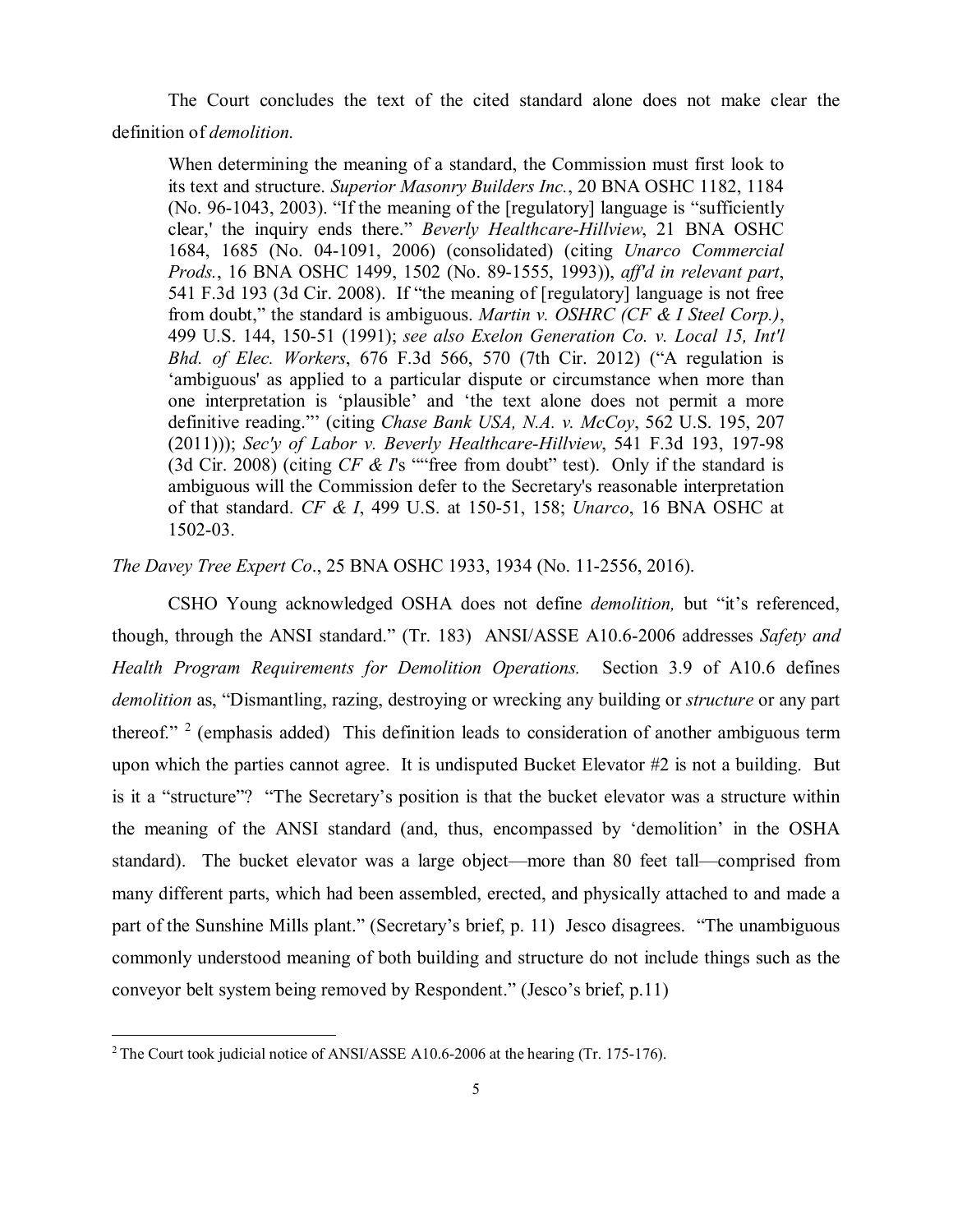CSHO Young was unable to provide a reference for his assertion the bucket elevator conveyor was a structure.

Q.: I understand you're saying that [Jesco was] removing [the bucket elevator conveyor], cutting it away, whatever. I'm trying to focus on why you're saying it's a structure. And I think what you said was that it's part of their manufacturing work, correct?

CSHO Young: That is correct.

Q.: Are those the two elements that you looked to to determine that the conveyor system was a structure?

CSHO Young: No. The conveyor system is a structure by itself.

Q.: Based on what definition?

CSHO Young: My judgment.

Q.: Anything else?

CSHO Young: No.

(Tr. 189)

*Structure* has been defined as "a building or other object constructed from several parts." *Structure, New Oxford American Dictionary* (3<sup>rd</sup> ed. 2010) The *Scope* section of the A10.6 § 1.1, provides, "This standard applies to the demolition of buildings and other structures." The use of the word *other* before *structures* must be considered when determining the meaning of *structures. "See, e.g.*, *United States v. Wong Kim Bo*, 472 F.2d 720, 722 (5th Cir. 1972) ("[W]ords in statutes should not be discarded as 'meaningless' and 'surplusage' when Congress specifically and expressly included them...."); *accord* [*AKM LLC dba*] *Volks* [*Constructors v. Secretary of Labor*], 675 F.3d [752,] 756 [(D.C. Cir. 2012)] ("[W]e must be 'hesitant to adopt an interpretation of a congressional enactment which renders superfluous another portion of that same law.' " (quoting *United States v. Jicarilla Apache Nation*, 564 U.S. 162, 185, 131 S.Ct. 2313, 180 L.Ed.2d 187 (2011)))." *Delek Ref., Ltd. v. Occupational Safety & Health Review Comm'n*, 845 F.3d 170, 177–78 (5th Cir. 2016).

In *Thibodeaux v. Grasso Production Management Inc.,* 370 F.3d 486 (5th Cir. 2004), the Court of Appeals for the Fifth Circuit addressed the issue of whether a fixed oil production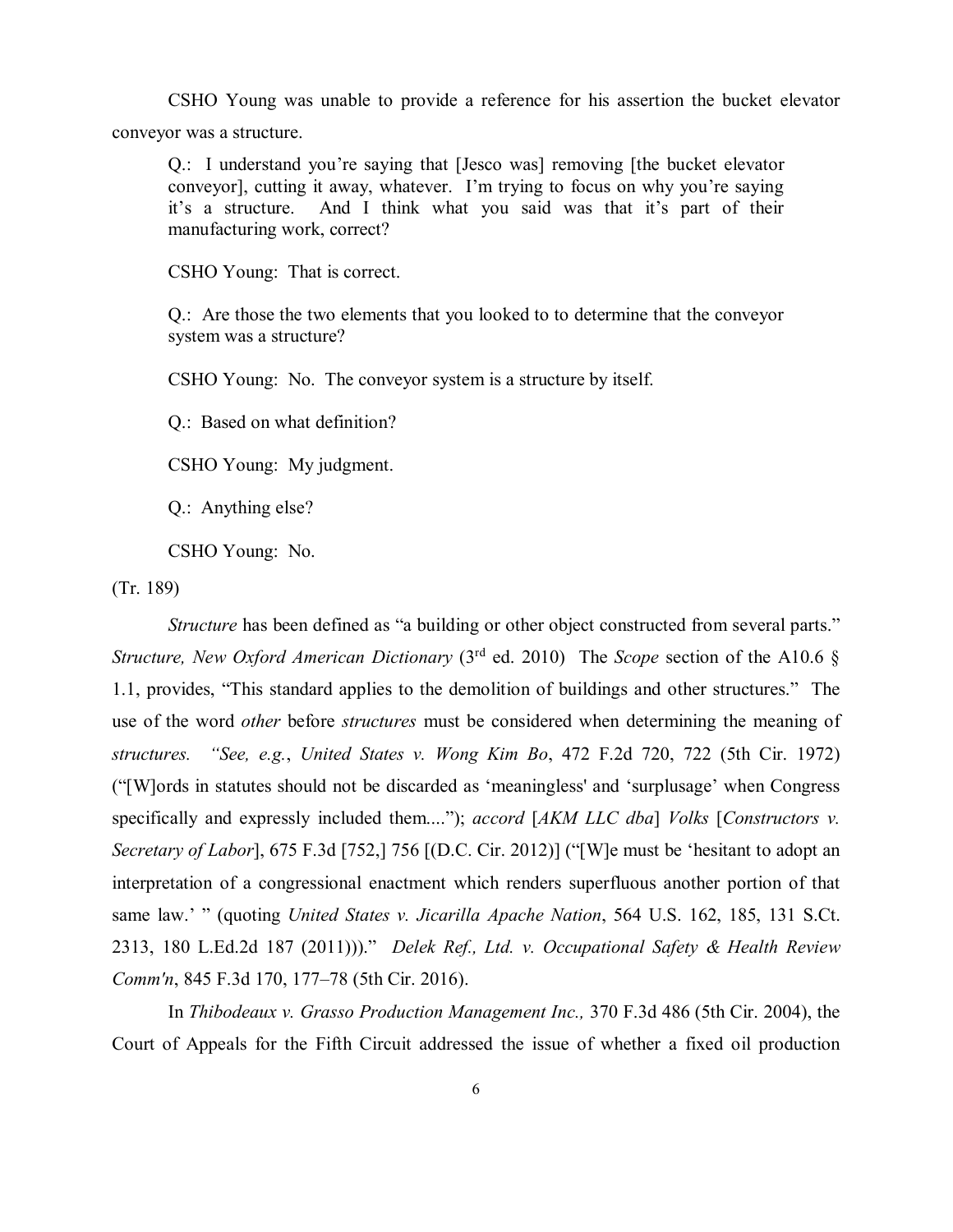platform was a covered situs under § 903(a) of the Longshore and Harbor Workers' Compensation Act (LHWCA). Section 903(a) provides:

Except as otherwise provided in this section, compensation shall be payable under this chapter in respect of disability or death of an employee, but only if the disability or death results from an injury occurring upon the navigable waters of the United States (including any adjoining pier, wharf, dry dock, terminal, building way, marine railway, or other adjoining area customarily used by an employer in loading, unloading, repairing, dismantling, or building a vessel).

The Court of Appeals stated it had adopted "a functional approach to construing the parenthetically enumerated structures in § 903(a)." *Id.* at 488-89. The Court of Appeals interpreted the word *other* before the phrase *adjoining area* as meaning "additional."

[W]e note that in context the word "other" in the phrase "or *other* adjoining area customarily used by an employer in loading [or] unloading" (emphasis added) means something to the effect of "additional," and necessarily refers back to the enumerated structures, indicating that what follows will have some resemblance to what preceded. It is reasonable to surmise that Congress intended for the additional unspecified "adjoining areas" to have qualities similar to those possessed by the enumerated structures, such as being used for a maritime purpose. Thus the similarity between the enumerated structures and any qualifying structure in the catch-all "other adjoining area" category is that structures in both categories customarily are used for a maritime purpose such as loading and unloading vessels.

#### *Id.* at 491.

This approach is in accordance with two other basic principles of statutory construction, *noscitur a sociis* and *ejusdem generis*. "The canon *noscitur a sociis,* 'a word is known by the company it keeps,' is 'often wisely applied where a word is capable of many meanings in order to avoid the giving of unintended breadth to the Acts of Congress.' *Hickman v. Texas,* 260 F.3d 400, 403 (5th Cir.2001) (quotations omitted)." *Id.* at 491. "*Ejusdem generis* means 'of the same kind,' and is a variation of the maxim *noscitur a sociis. Ejusdem generis* instructs that, where general words follow specific words in an enumeration describing a statute's legal subject, the general words are construed to embrace only objects similar in nature to those objects enumerated by the preceding specific words." *United States v. Kaluza*, 780 F.3d 647, 657 (5th Cir. 2015)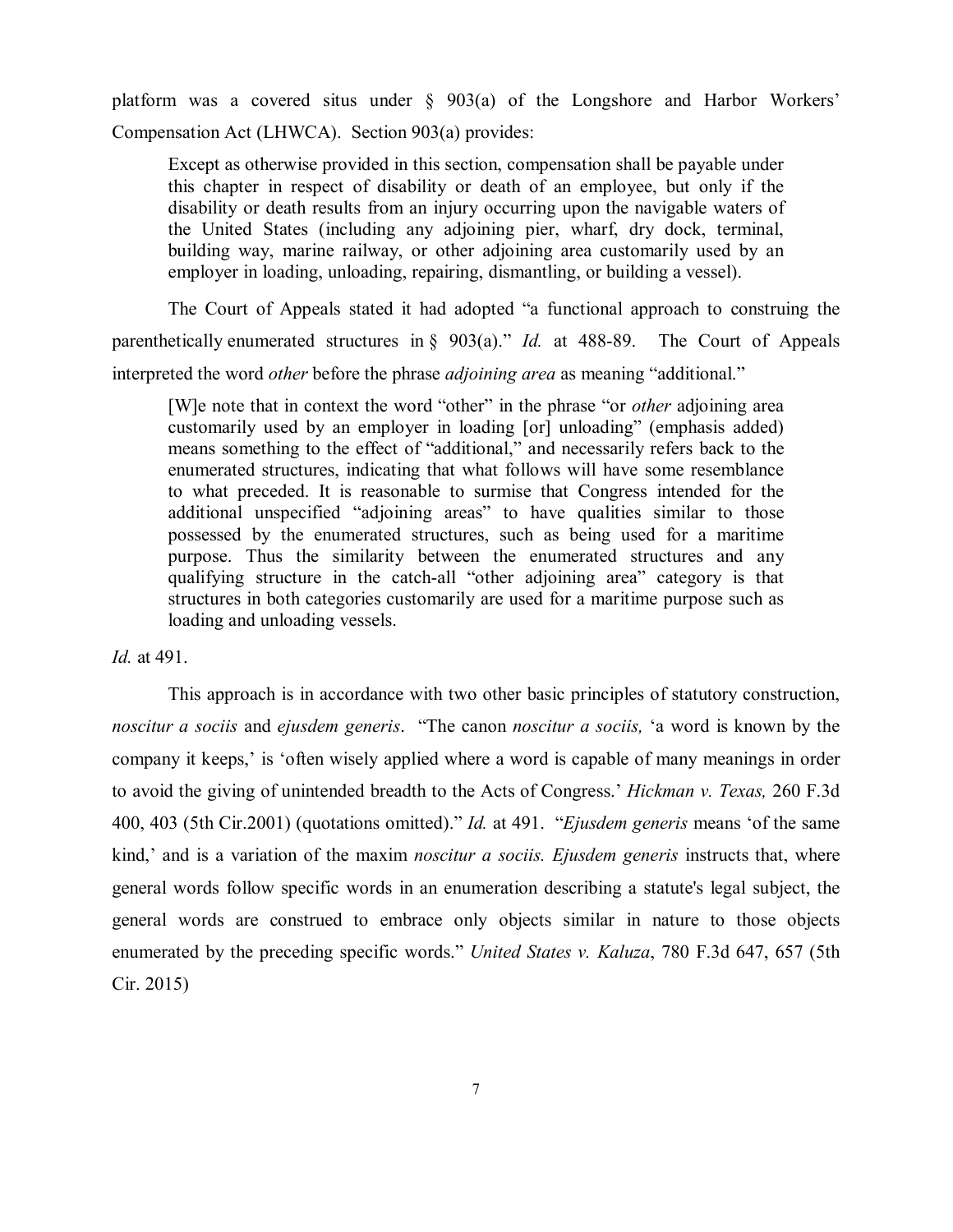The Court of Appeals concluded the fixed oil production platform did not qualify as any of the enumerated structures in § 903(a), nor as an "other adjoining area," because it was not customarily used for a maritime purpose.

Here, *other* must refer to "buildings," which is the only other item listed in the *Scope* section of the A10.6. Jesco argues,

Since the language used [in the *Scope* section of A10.6] was "buildings and *other* structures," instead of "buildings and structures" we know that the two words are used synonymously in the standard. . . . The OSHA demolition standards also use the two words synonymously and interchangeabl[y].  $1926.850(k)$  states that "[e]mployee entrances to multistory *structures* being demolished shall be completely protected by sidewalk sheds or canopies, or both, providing protection from the face of the *building* for a minimum of 8 feet." (Emphasis added). The standard switches midsentence between structures and building, but it is clear that both words are referring to the same thing: the building/structure being demolished.

(Jesco's brief, p. 7)

The Court does not agree the words *building* and *structure* are synonymous and interchangeable (otherwise the ANSI and OSHA standards would just choose one word to use), but agrees, as explained by the court in *Thibodaux "*that what follows [*other*] will have some resemblance to what preceded. It is reasonable to surmise that Congress intended for the additional unspecified [*structure*] to have qualities similar to those possessed by [*building*.]" *Thibodaux,* 370 F.3d at 491.

CSHO Young conceded the bucket elevator conveyor was not structural, in that it did not support anything. Bucket Elevator #2 was not load-bearing or foundational, and Jesco did not remove any walls or floors during the project (Tr. 185, 195-196). Section 1926.850(a) provides:

Prior to permitting employees to start demolition operations, an engineering survey shall be made, by a competent person, of the structure to determine the condition of the framing, floors, and walls, and possibility of unplanned collapse of any portion of the structure. Any adjacent structure where employees may be exposed shall also be similarly checked. The employer shall have in writing evidence that such a survey has been performed.

In this subpart of § 1926.850 (the same standard cited here), the employer is required to have a competent person, prior to starting demolition operations, make an engineering survey of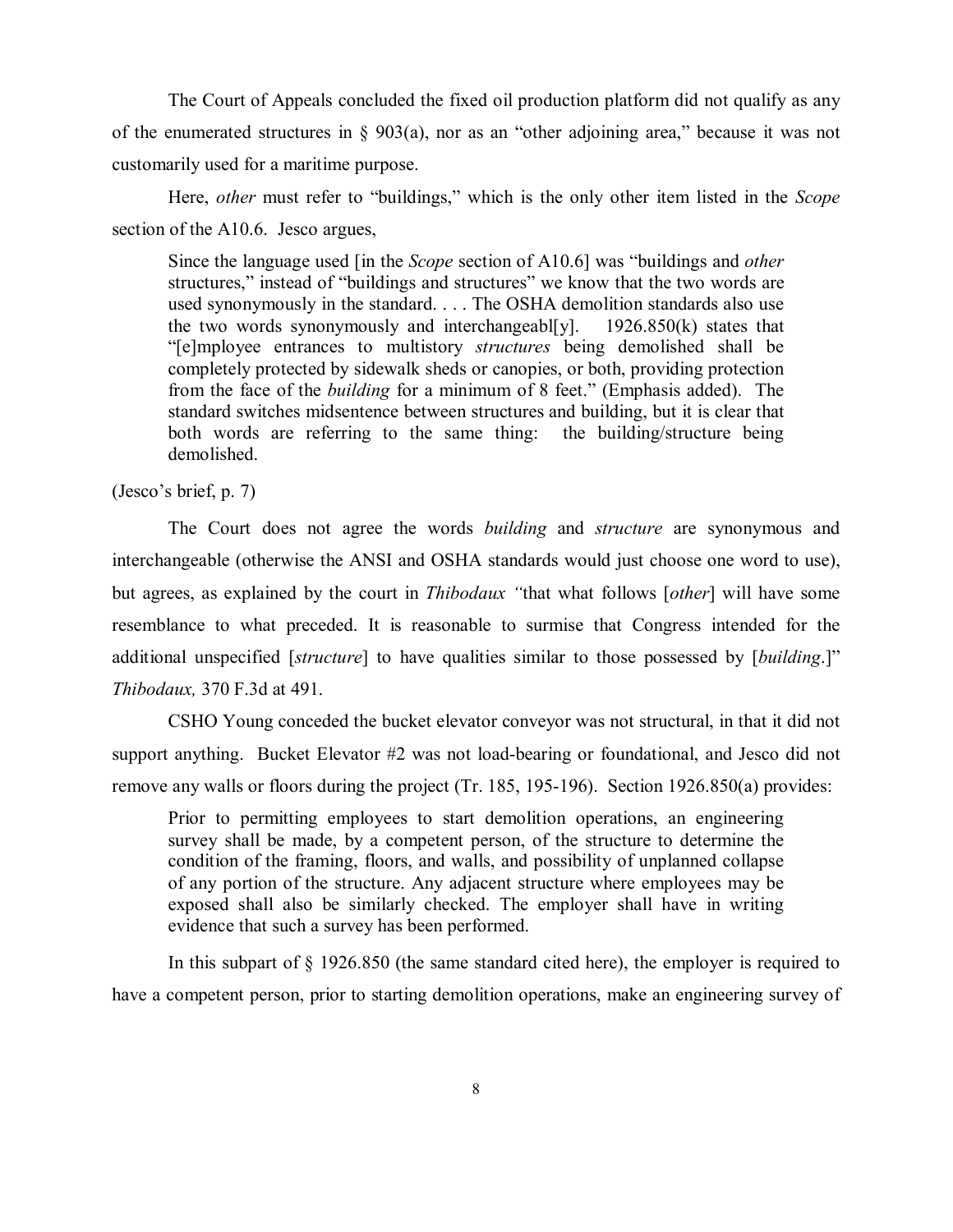the *structure,* to determine the condition of the *framing, floors,* and *walls.[3](#page-8-0)* The standard presumes the elements of a structure are similar to the elements of a building: framing, floors, and walls. Nothing in the standard indicates *structure* encompasses a conveyor system such as the one at issue.

Section 1926.851(a) provides:

Only those stairways, passageways, and ladders, designated as means of access to the structure of a building, shall be used. Other access ways shall be entirely closed at all times.

The standard refers to the *structure of a building*, indicating again the elements of framing, floors, and walls.

Section 1926.852(a) provides:

 $\overline{a}$ 

No material shall be dropped to any point lying outside the exterior walls of the structure unless the area is effectively protected.

Again, the standard presumes the structure will have exterior walls. Section 1926.854 addresses the removal of walls; § 1926.855 addresses the removal of floors. "Regulations are to be read as a whole with each part or section construed in connection with every other part or section." *The Davey Tree Expert Co.,* 25 BNA OSHC at 1934. The demolition standards as a whole address "dismantling, razing, destroying, or wrecking" elements associated with buildings. Because A10.6 applies to "buildings and other structures," the structures must have a quality in common with buildings. Bucket Elevator #2, which is a conveyor belt housed inside an 8-inch wide steel casing, is not akin to framing, floors, or walls.

"An agency's interpretation of its standards is entitled to deference when it is reasonable and consistent with the language of the standard." *Brand Energy Sols. LLC,* 25 BNA OSHC 1386, 1390 (No. 09-1048, 2015). Here, the Secretary's interpretation of *structure* is not reasonable and is at odds with the language of the standard. The Secretary is asking the Court to strain the common meaning of *structure* to cover a piece of equipment.

"In an adjudicatory proceeding, the Commission should not strain the plain and natural meaning of words...." *Bethlehem Steel Corp. v. Occupational Safety &* 

<span id="page-8-0"></span><sup>&</sup>lt;sup>3</sup> Despite his conclusion that Jesco was engaged in a demolition operation, CSHO Young did not recommend citing Jesco for a violation of § 1926.850(a) because "it depends on what you're doing with the demolition to get an engineering survey. *If it involves structure, that you're removing a wall*, yeah, you'd want to get a competent person ... to look at that before you do the dismantling because it could bring on a whole new kind of ball game. [In this case, Jesco] didn't need an engineer to look at it." (Tr. 196-187) (emphasis added). Section 1926.850(a) does not distinguish among different types of demolition operations in its requirement of an engineering survey.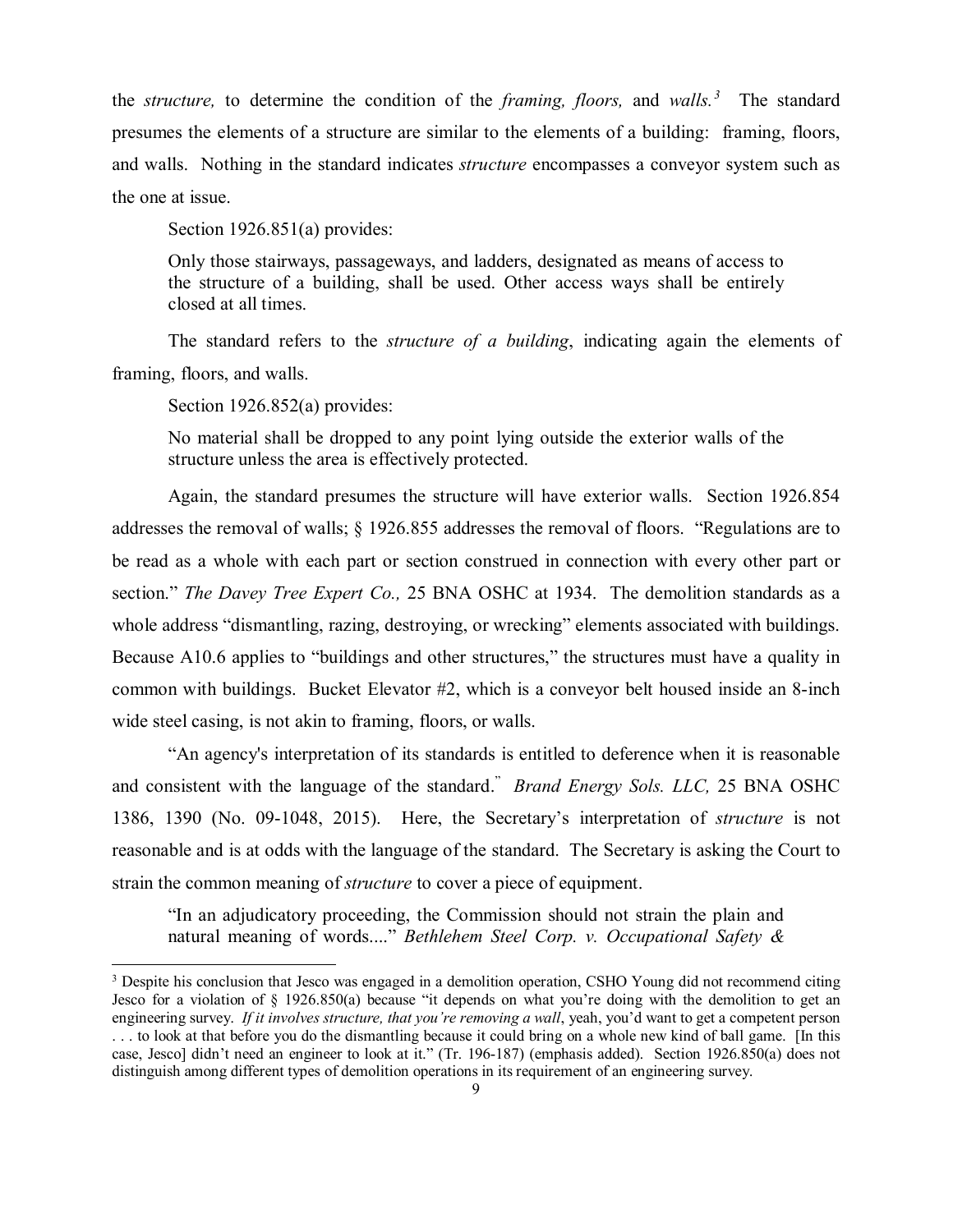*Health Rev. Comm'n,* 573 F.2d 157, 161 (3d Cir.1978). There is a clear purpose behind this precedent of refusing to support strained interpretations of agency regulations: To do so "for the purpose of alleviating a perceived safety hazard is to delay the day when the occupational safety and health regulations will be written in clear and concise language so that employers will be better able to understand and observe them." *Diamond Roofing Co. v. Occupational Safety & Health Rev. Comm'n,* 528 F.2d 645, 650 (5th Cir.1976).

*Fabi Const. Co. v. Sec'y of Labor,* 508 F.3d 1077, 1088 (D.C. Cir. 2007).

The Court determines the Secretary failed to establish Bucket Elevator #2 was a structure within the meaning of *Subpart T—Demolition* and the *Scope* section of A10.6. Because Bucket Elevator #2 was not a structure, Jesco was not engaged in a demolition operation when removing it. Section 1926.850(d) does not apply to the cited conditions.

## *It Was Not Necessary to Maintain the Electrical Power to the Man Lift*

Even if Bucket Elevator #2 were determined to be a structure within the meaning of *Subpart T—Demolition* and the *Scope* section of A10:6, the Secretary still failed to establish applicability of the cited standard. Section 1926.850(d) requires the employer to temporarily relocate or protect a utility line "[i]f it is necessary to maintain." Here, it was not necessary to maintain the electrical power for the man lift. Philip Bates, vice-president of manufacturing for Sunshine Mills, testified the electrical controls for the man lift could have been locked out (Tr. 69-70). He stated Jesco could still use the top of the man lift as a work platform if it were locked out. "[Jesco] would have taken the man lift to the location that they wanted to work and then basically come down—there's a ladder system next to the man lift that they could have come back to ground level and locked and tagged out the elevator and then went back to that location to work on it." (Tr. 74)

Bobby Norris, the plant electrician for Sunshine Mills, testified the junction box serviced only the man lift, so no other system would be affected if the man lift power were locked out. "[The junction box] was strictly the controls for the push buttons, limit switches, door switches, everything that controlled the man lift. . . . We knew all along that it did not serve anything except the man lift. It only served the man lift."  $(Tr. 129)^4$  $(Tr. 129)^4$  The Secretary conceded it was

 $\overline{a}$ 

<span id="page-9-0"></span><sup>4</sup> Jesco Employee #3, who flagged the crane the day of the accident, stated the junction box powered both the man lift and Bucket Elevator #1 (which was still in use) (Tr. 106). This is contrary to the testimony of Bates and Norris, both of whom worked for Sunshine Mill and who were more knowledgeable about the plant's electrical system. The Court does not credit the testimony of Employee #3 on this issue.